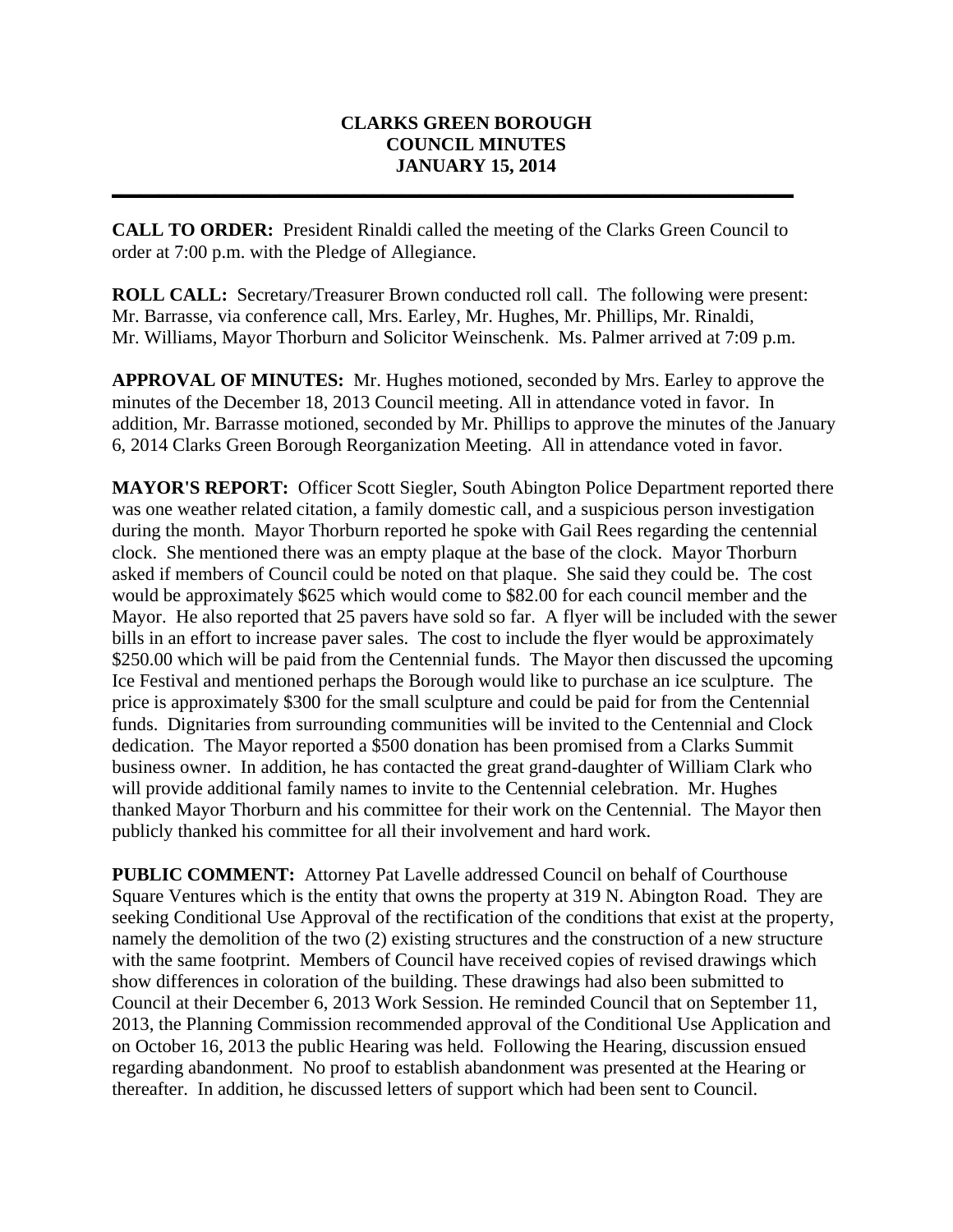Mary Hvezda, 316 N. Abington Road, addressed Council to discuss her editorial in the paper, as well as issues about neighbors who have not been notified of the construction. In addition, she discussed letters which were received by the Borough in favor of the construction and of her disapproval of the construction. Eric Hvezda, 316 N. Abington Road, spoke about the use of the building and the safety of children. In addition, he spoke about the letters of support which the Borough has received, the residents who have asked for support of the renovation, the timing at Council meetings to discuss this renovation matter, the abandonment issue, parking, lighting and compatibility of the surrounding neighborhood. John Arcangelo, 719 Highland Avenue asked Council to consider the possibility of reinstating a 3 minute public input session at the end of the meeting which had been a practice in past Council meetings. This would allow visitors to discuss items which come up during the meetings. Atty. Donna Davis, representing the Hvezda's, reported she filed a lawsuit the prior evening in the Middle District of Pennsylvania against Clarks Green Borough and former Zoning Officer Willard Ziesemer. She discussed paperwork in connection with the filing of the lawsuit. In addition she discussed her request to re-open the Hearing and items, including Right-To-Know requests, regarding the Courthouse Square Renovation project. President Rinaldi asked Atty. Davis for a copy of the receipt of the filing of the lawsuit. She allowed Attorney Weinschenk to look at her copy. Stephanie Dinger, 206 Green Street asked Council if she could use the Council room as a meeting space. Her request will be discussed under Building & Grounds later in the meeting.

**LACKAWANNA COUNTY COMMUNITY RELATIONS:** Gerard Hetman discussed the "Code Blue" countywide program, in conjunction with Emergency Management and the National Weather Service, which provides awareness of the extreme cold when wind chill temperatures are predicted to drop below 20 degrees F. Alerts will be posted on the County's website and social media outlets which will provide safety advice and wellness tips. In addition, Mr. Hetman distributed handouts pertaining to upcoming community events. Mrs. Earley asked when the grant applications would be available for the Centennial Celebration. Mr. Hetman responded it should be a couple of weeks and he will contact our office when they are available. Mr. Phillips asked about the availability of funds for the Lackawanna County Reinvestment Grant which he is working on for handicapped accessibility for the Borough Building. Mr. Hetman replied the funding rolls over to 2014.

**SOLICITOR'S REPORT:** Solicitor Weinschenk discussed Resolution 1-2014 regarding the adoption of Standard Construction and Material Specifications for Sanitary Sewer Extensions. Ms. Palmer motioned, seconded by Mrs. Earley to adopt Resolution 1-2014. Mr. Barrasse, Ms. Palmer, Mrs. Earley, Mr. Hughes, Mr. Williams, Mr. Rinaldi, and Mr. Phillips voted in favor.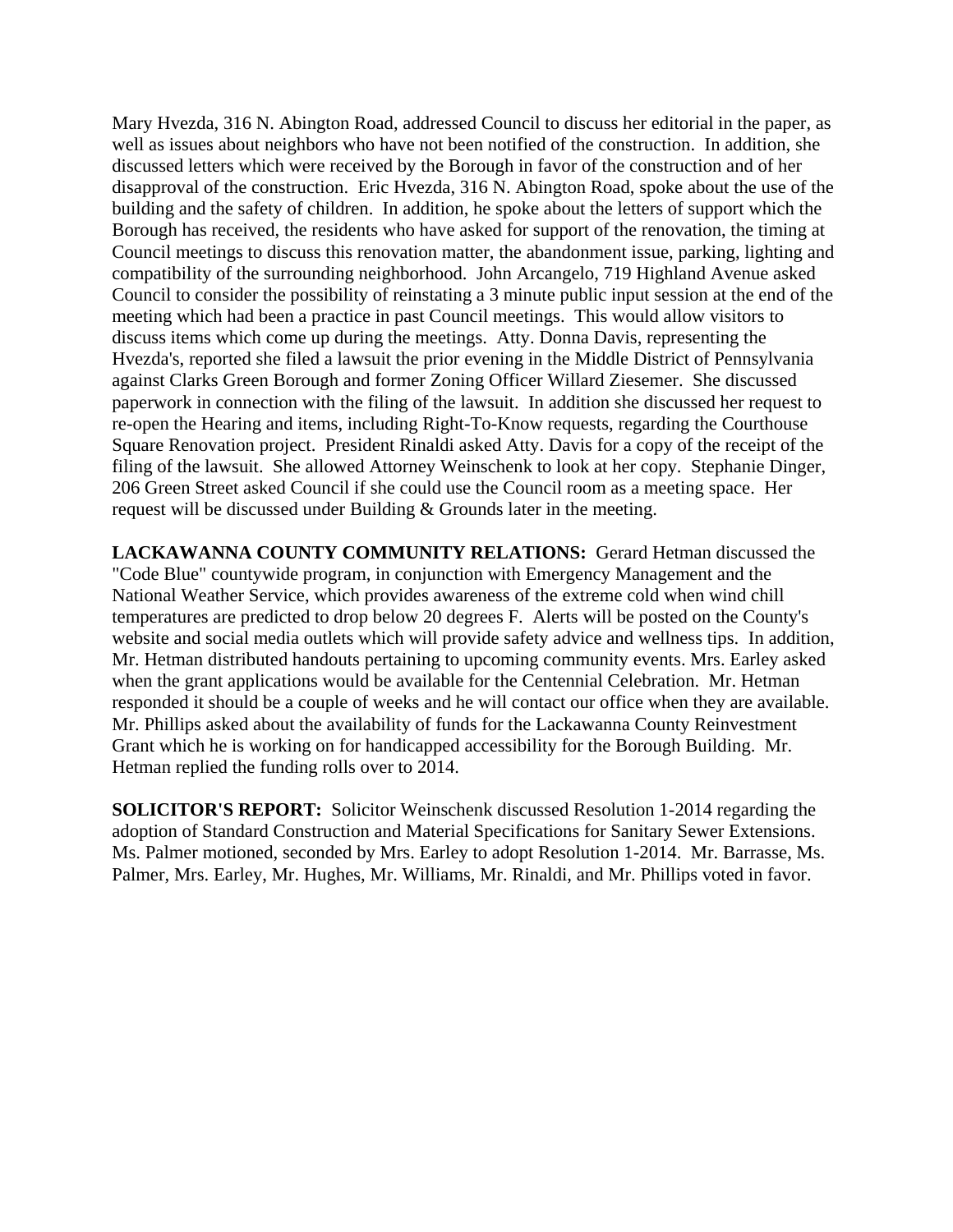# **CLARKS GREEN BOROUGH**

# **LACKAWANNA COUNTY, PENNSYLVANIA**

### **RESOLUTION NO. 1 of 2014**

**\_\_\_\_\_\_\_\_\_\_\_\_\_\_\_\_\_\_\_\_\_\_\_\_\_\_\_\_\_\_\_\_\_\_\_\_\_\_\_\_\_\_\_\_\_\_\_\_\_\_\_\_\_\_\_\_\_\_\_\_\_\_\_\_\_\_\_\_\_\_\_\_\_\_\_\_\_\_**

# **A RESOLUTION OF THE BOROUGH OF CLARKS GREEN, LACKAWANNA COUNTY, PENNSYLVANIA, ADOPTING STANDARD CONSTRUCTION AND MATERIAL SPECIFICATIONS FOR SANITARY SEWER EXTENSIONS.**

**WHEREAS,** pursuant to the Borough Code, the Clarks Green Borough Council hereby adopts for the public good and welfare standard construction and material specifications for sanitary sewer extensions; and

**WHEREAS,** the member municipalities of the Abington Regional Wastewater Authority (the "Authority") are adopting the same uniform standards for the protection of collector sewer lines, the sewer systems and the sewer treatment plant owned by the Authority.

NOW, THEREFORE, BE IT RESOLVED by the Clarks Green Borough Council as follows:

- 1. **Adoption.** The Standard Construction and Material Specifications for Sanitary Sewer Extensions which have been presented to the Clarks Green Borough Council with this Resolution and incorporated herein by reference are hereby adopted for the Borough of Clarks Green.
- 2. **Effective Date.** This Resolution shall be effective upon adoption by the Clarks Green Borough Council.
- 3. **Severability.** The provisions of this Resolution are severable. If any section, subsection, or clause of this Resolution is held, for any reason, to be invalid, such decision shall not affect the validity of the remaining provisions of this Resolution.

**DULY ADOPTED** the 15th day of January, 2014 by the Clarks Green Borough Council.

**ATTEST: BOROUGH OF CLARKS GREEN** /s/ Janice F. Brown BY: /s/ David J. Rinaldi **Secretary President, Borough Council**

(Corporate Seal)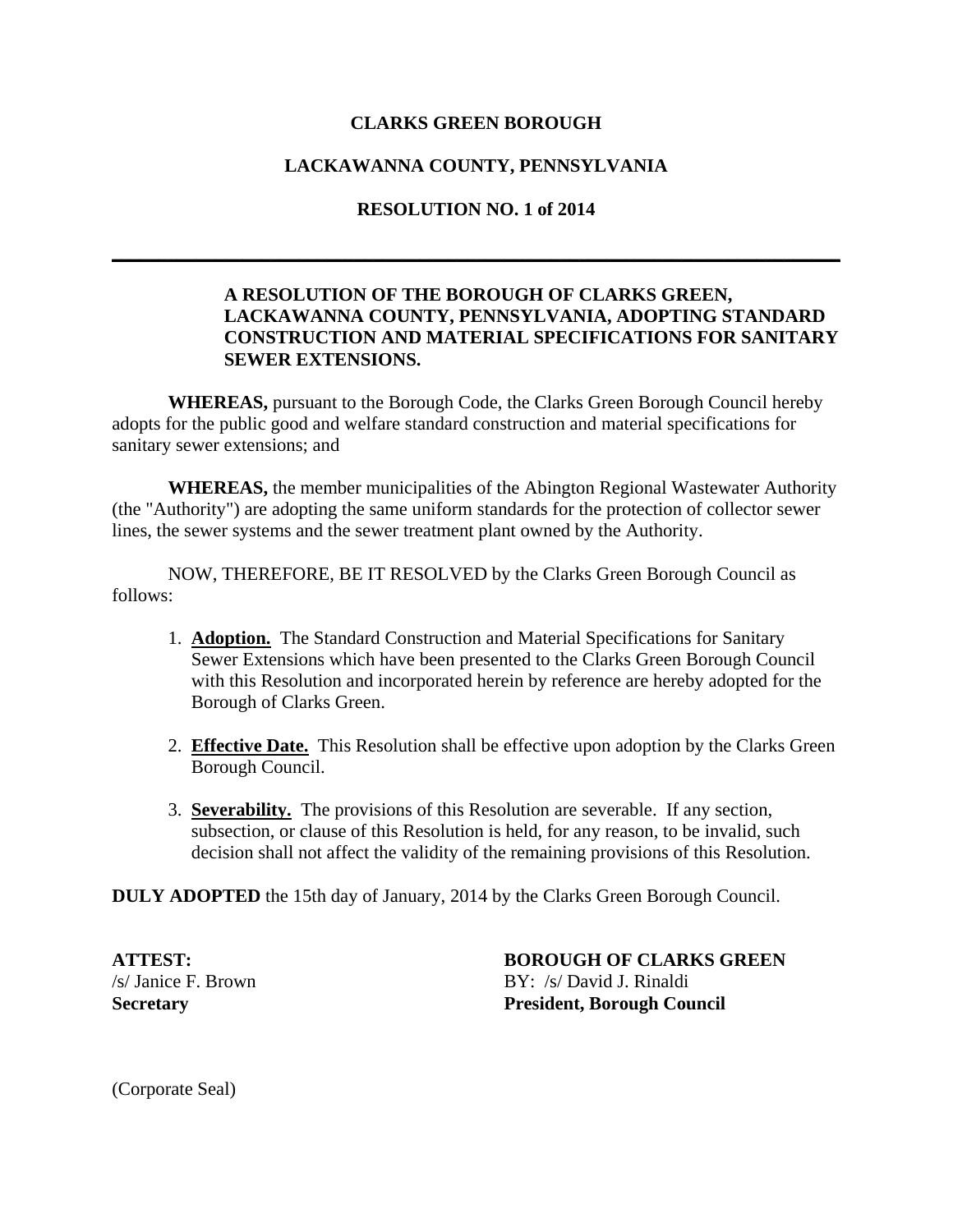Solicitor Weinschenk reported he just received the revised Stormwater Ordinances from Borough Engineer Jack Scheuer. Solicitor Weinschenk anticipates the adoption of these Ordinances in March or April.

**TREASURER'S REPORT AND BILL APPROVAL:** The Treasurer's report was presented by Mr. Hughes and was filed for audit. Current fund balances are as follows:

| <b>Capital Fund Money Market</b> | \$<br>23,514.57  |
|----------------------------------|------------------|
| <b>Centennial Checking</b>       | 1,687.79         |
| General Fund Checking            | 184,441.50       |
| <b>General Fund Money Market</b> | 35,240.48        |
| Sewer Fund Checking              | 218,967.12       |
| Sewer Fund Money Market          | 84,916.23        |
| <b>State Funds Checking</b>      | 3,052.51         |
| <b>Total Checking/Savings</b>    | \$<br>551,820.20 |

Checking account balances were reviewed by Mr. Hughes with figures compared to last year's and last month's amounts. With no questions from Council, Mr. Hughes motioned, seconded by Ms. Palmer to accept the Treasurer's Report and ratify the payment of the bills for December. Ms. Palmer, Mrs. Earley, Mr. Hughes, Mr. Barrasse, Mr. Rinaldi, Mr. Phillips, and Mr. Williams voted in favor. Additionally, he reviewed comparison amounts on the Budget vs. Actual report. He discussed year ending balances which indicated the Borough had a favorable variance. In addition, he added the year-end figures in the various account balances indicated nothing of any consequence in variance from the projected figures which were adopted in the 2014 Budget. Mr. Hughes motioned, seconded by Mr. Phillips to approve Ms. Palmer's attendance at the Lackawanna County Association of Borough's meeting which will be held tomorrow night at a cost of \$15.00. Ms. Palmer, Mrs. Earley, Mr. Phillips, Mr. Williams, Mr. Rinaldi, Mr. Hughes, and Mr. Barrasse voted in favor. Mr. Hughes then discussed Ordinance 1-2014 establishing the Real Estate Tax millage at fifteen (15) mills for the year 2014 and re-enacting the Wage, Local Services and Real Estate Transfer Tax Ordinances. Mr. Hughes motioned, seconded by Ms. Palmer to adopt Ordinance 1-2014. Mrs. Earley, Mr. Phillips, Mr. Rinaldi, Mr. Hughes, Mr. Williams, Mr. Barrasse and Ms. Palmer voted in favor.

#### ORDINANCE 1-2014

AN ORDINANCE OF THE BOROUGH OF CLARKS GREEN ESTABLISHING THE REAL ESTATE TAX MILLAGE AT FIFTEEN (15) MILLS FOR THE YEAR 2014 AND RE-ENACTING THE WAGE, LOCAL SERVICES, AND REAL ESTATE TRANSFER TAX ORDINANCES.

**BE IT ORDAINED** by the Borough Council of the Borough of Clarks Green that the Real Estate Tax millage for the calendar year 2014 be established at fifteen (15) mills, and that the Ordinances levying a Wage Tax at one/half (.5%), a Local Services Tax at fifty-two dollars (\$52.00), and a Real Estate Transfer Tax at one percent (1%) be re-enacted for the year 2014.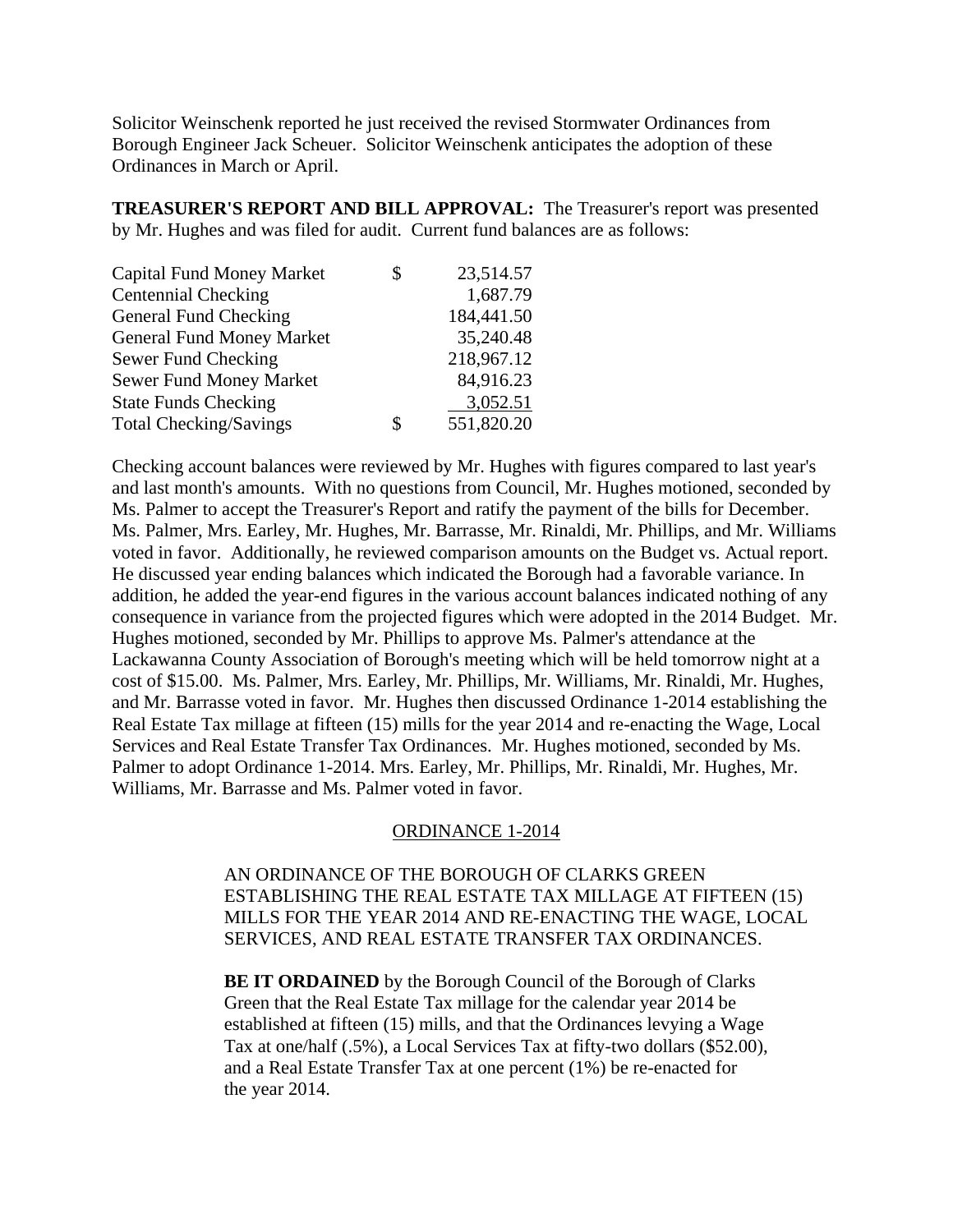ENACTED this 15th day of January, 2014.

**ATTEST: BOROUGH OF CLARKS GREEN** /s/ Janice F. Brown BY: /s/ David J. Rinaldi **Secretary President, Borough Council**

> **APPROVED BY:** /s/ William Thorburn **Mayor, Clarks Green Borough**

Mr. Hughes then reported on numerous sewer account balances. Twenty-nine (29) additional properties exist which are six months or more delinquent. He is asking that a letter be sent Certified mail to these property owners notifying them that a lien will be filed against their property unless they bring their balance current or enter into a payment plan. Mr. Hughes reported on requests received from the Clarks Summit Fire Department as well as the Abington Little League. The Finance Committee is not prepared to recommend any action on the two non budgeted requests. Mr. Hughes then discussed the six (6) month contract with Next Era Energy which expires at the end of January. Denny McGraw who spoke to Council six (6) months ago will address Council this evening. Mr. McGraw discussed the street lighting contract which saved the Borough \$553.00 over the past six (6) months. He has found Direct Energy who offers the best opportunity to save at this point. Direct Energy would offer an eleven (11) month contract effective February through December 31, 2014. He reported that South Abington Township has also entered into a contract and discussed more municipalities participating in December which would result in even more opportunity to save. Mr. Phillips asked if these commercial rates could be leveraged for residential use. Mr. McGraw reported that at this point it is not available. Regarding the Abington Council of Governments, Mr. McGraw stated that everyone would have a separate contract for the same price offer. Ms. Palmer asked Mr. McGraw to speak to ACOG in the future. Mr. Rinaldi asked if individual residents would have to agree. Mr. McGraw replied the residents would have to have their own individual contracts. Mayor Thorburn reported that PP&L currently maintained the street lights and asked if, under the contract, this would continue. Mr. McGraw replied that it would continue. Mr. Hughes motioned, seconded by Mr. Williams to enter into an eleven (11) month contract with Direct Energy ending December 31, 2014. Ms. Palmer, Mr. Barrasse, Mr. Williams, Mr. Hughes, Mr. Rinaldi, Mr. Phillips and Mrs. Earley voted in favor.

**BUILDING & GROUNDS:** Mr. Phillips reported he is finalizing the grant application for handicapped accessibility for the Borough building. He is working on the grant with Mr. George Kelly. He then discussed the request from Stephanie Dinger to use the Council chambers for a meeting. Ms. Palmer replied she is opposed to granting the request as there are venues other than government buildings. She suggested churches, schools, and the library which could be used. She doesn't think it would be a good precedent to set. Mayor Thorburn suggested Ms. Dinger contact Charles Wirth regarding the use of the Masonic Hall. Mr. Hughes suggested the room at the library which is available for meeting use.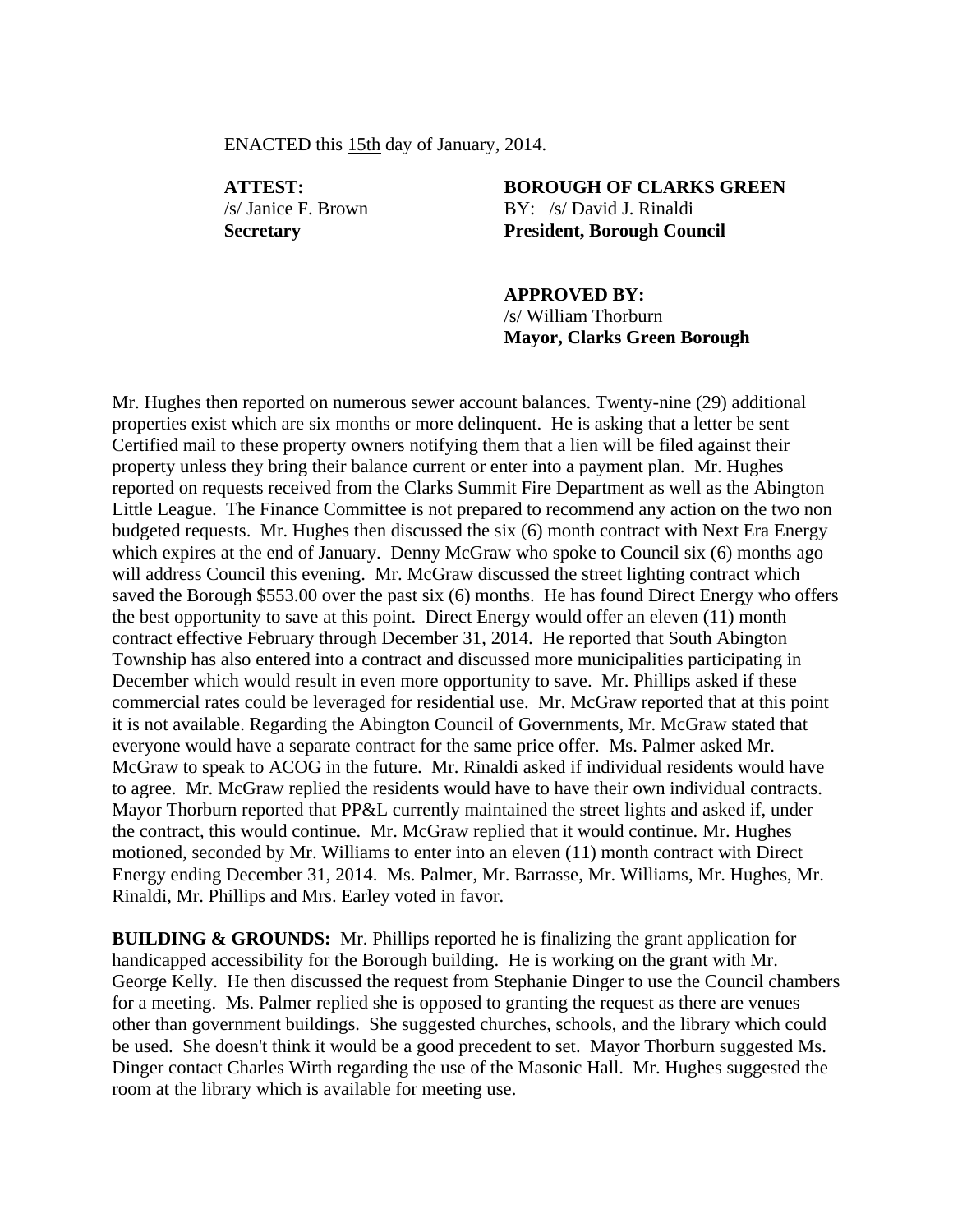**HEALTH & SAFETY:** Mr. Barrasse reported the Fire and Ambulance Contract was signed and delivered to the Borough on January 7, 2014. He reported the fire chief from Chinchilla will attend the Work Session in February to show his appreciation, to accept a donation and to have a photo taken. Mr. Barrasse reported on January 3, DPW worker Mike Pehonich was able to be on the scene of a call to Fairview Road where an individual suddenly fell, hit his head and was lying in the snow. Mr. Barrasse reported that Mike, in his DPW truck was only seconds away and was on the scene in less than forty (40) seconds. Mr. Barrasse wanted to know if Council is aware that he is stopping to assist a call and furthermore, it would be an advantage if he had a trauma kit with him in the DPW truck. The price of a kit would be less than \$430. He is working on getting donations. Mike was able to assist the individual until the Clarks Summit Ambulance arrived approximately three (3) minutes after he was already there. This individual was laying in the snow unconscious when he arrived. It would be a tremendous dis-service if he drove by in the plow truck knowing he could help this individual. Mr. Barrasse wants to personally thank him now and at the end of February thank him at the meeting. More will be discussed at the February Work Session. He also discussed a request which the Borough office received at the end of December from a resident requesting to have a display of fireworks. He is asking the Borough Solicitor to consider an Ordinance regarding providing permits for fireworks. This would be considered at the Work Session. Mr. Barrasse asked Solicitor Weinschenk for his thoughts. The Solicitor replied that residential fireworks are prohibited in the Borough. Ms. Palmer reported that she was at a residence where one of the fireworks went through the door of a home into the house which should never be allowed in Clarks Green. Mr. Barrasse agreed. He reported that he contacted South Abington Police as well as the fire company; however, the Borough has no Ordinance to support prohibiting fireworks.

**PUBLIC WORKS:** Mrs. Earley reported that she sent a letter to the Vassar Avenue resident asking him to let Council know by the February Council meeting what his plan is, otherwise Council will have to take action as he has not been cooperative.

**REFUSE & RECYCLING:** Mr. Rinaldi reported that the Borough received two (2) complaints. One complaint was from Mr. Mitchell who complained about how the hauler's office was treating him. Mr. Barrasse was in the office when Mr. Mitchell arrived. Mr. Barrasse called the hauler who indicated their side of the story. Mr. Barrasse contacted Mr. Mitchell and told him that he would receive the best service possible. The second complaint involved a missed Christmas tree. Secretary Brown called the hauler who picked up the tree. Mrs. Hvezda said that her tree at 316 N. Abington Road was not picked up. Secretary Brown reported that she spoke to County Waste and was told they would come to the Borough and make one more pass for Christmas trees on the following day, Thursday.

**PERSONNEL:** Mr. Williams discussed creating a master calendar for all employees to use to indicate their major tasks and responsibilities. This will allow for Personnel to better work with Health & Safety and Building & Grounds for issues dealing with time off requests, emergency time, duties which need to be performed, and emergency Borough road repairs. This will allow for better coordination among the three committees.

**AAJRB:** Ms. Palmer reported there has not been a meeting since the December meeting.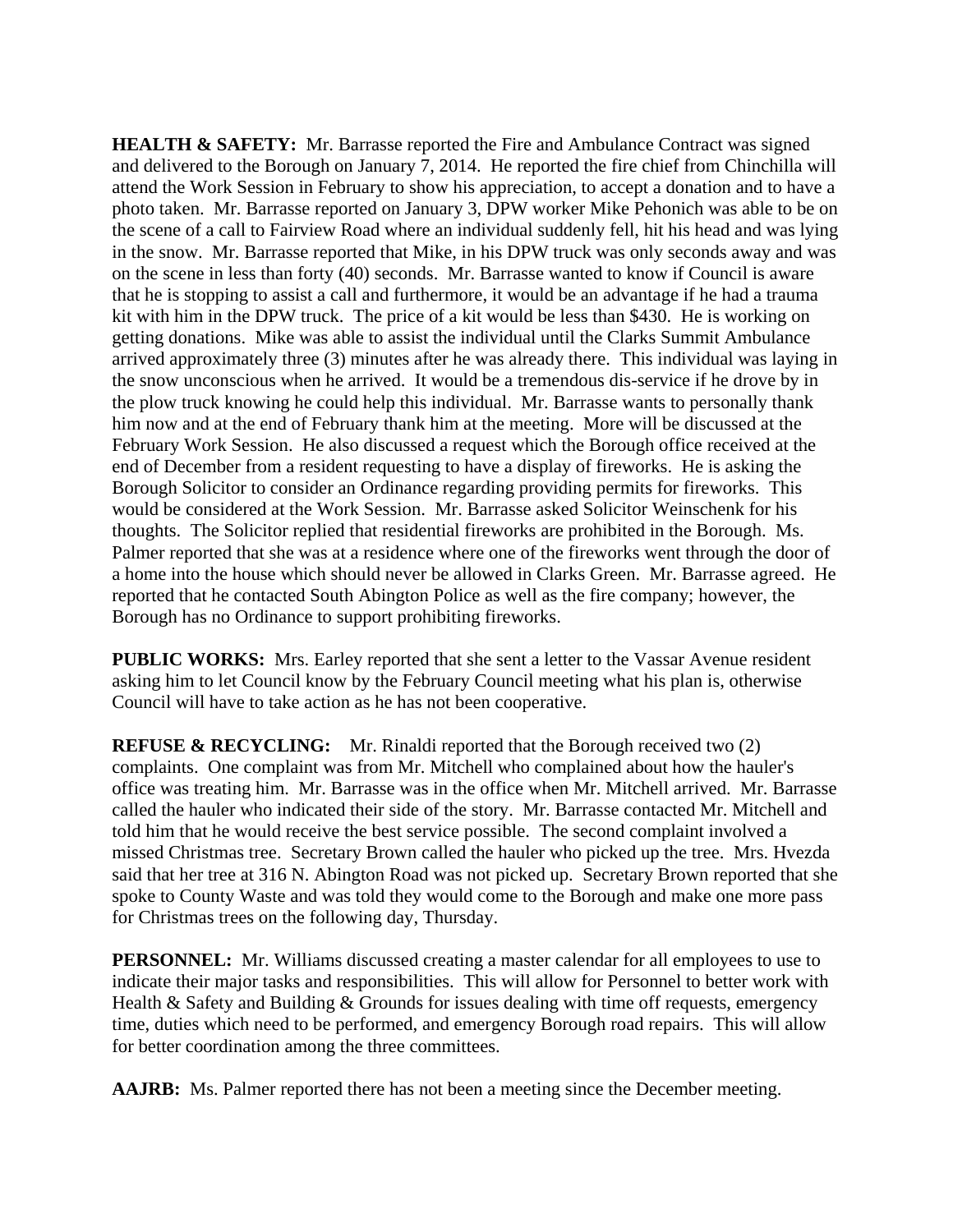**ACOG:** Ms. Palmer stated the last ACOG meeting was the Reorganization meeting. The officers remain the same as last year. The COMCAST issue was discussed. ACOG is hoping to get more municipalities involved. President Rinaldi acknowledged Ms. Palmer's involvement as Vice President with the State Council of Governments and thanked her for serving.

**OLD BUSINESS:** Mr. Rinaldi called for an Executive Session at 8:20 p.m. to discuss the pending litigation regarding 319 N. Abington Road. The Council meeting reconvened at 8:50 p.m. Mr. Rinaldi stated that members of Council take the decision for the Conditional Use Application very seriously. Their decision lies in the best interest of the Borough in its entirety. Mr. Rinaldi asked Solicitor Weinschenk to list the three possibilities for the decision. He replied by stating that members of Council have reviewed the Standards and Criteria for consideration of a Conditional Use which are set forth in the Zoning Ordinance in Section 27-1109 which are the criteria to be considered in connection with their decision. There appear to be three possibilities: After deliberation Council can (1) Deny the Application; (2) Council can approve the Application with conditions; (3) Council can take no action which, as of January 31 would be deemed Approval of the Application and there would be no condition; or (4) Council can ask for a further extension of time the for the Borough to consider this and take no action this evening which would require consideration of the Applicant and the Borough. He stated delaying the decision with an extension does not resolve any of the issues because the litigation has already been filed by Eric Hvezda. Although the Borough has not been served, we are aware that there has been a filing. Mr. Rinaldi asked if any Council members would like to discuss approving the application without Conditions. With no response from Council he asked if there was any discussion on approving the Application with conditions. Mr. Hughes discussed first the Condition of the front building being accessible with an elevator. The second Condition was the Highway Occupancy Permit; the third was meeting the requirements of the soil and water retention and finally that the first floor of the front building would have two (2) tenants and the second floor of the building would have no tenants. He suggests to his colleagues that these conditions be a requirement as well. In addition, he discussed three other Conditions. The first is specifically the objections which were raised at the Hearing which are contained in pages 34 to page 56 in the transcript. The Court Reporter transcribed, on page 29, under Mr. Roger's testimony, concerning the lighting. It is printed as low lighting of the walkways and on the building to "eliminate" the back parking area. Mr. Hughes, Solicitor Lavelle and Solicitor Weinschenk reviewed the statement and agreed the word should be "illuminate". The three issues in the objections which were raised are: (1) Lighting - that it would be low lighting and it would not extend beyond the property, as opposed to high lighting; (2) Safety - the issue which was raised not only concerning pedestrians who walk in the community but school children from OLP and try to mitigate the speed with which cars are ingressing and egressing from the property once it is developed. Install and maintain speed bumps at both ingress and egress. He discussed the testimony given by Mr. Kane when he described one car coming into his property and knocking the engine off the block. In addition, Mr. Hughes discussed the issue of, for at least two school years, yellow safety crosshatching be painted on the entrance and exit to that property which would allow school students to notice a change. In discussing the concern from property owners who live across the street with regards to looking at a 2 story building across from them, a green shield in front of the property will be required. Mr. Hughes suggested deciduous trees which would grow, and to some extent, break the definition of the building as it will exist, as opposed to what is there now. He is also suggesting green shields on the sides and in the back.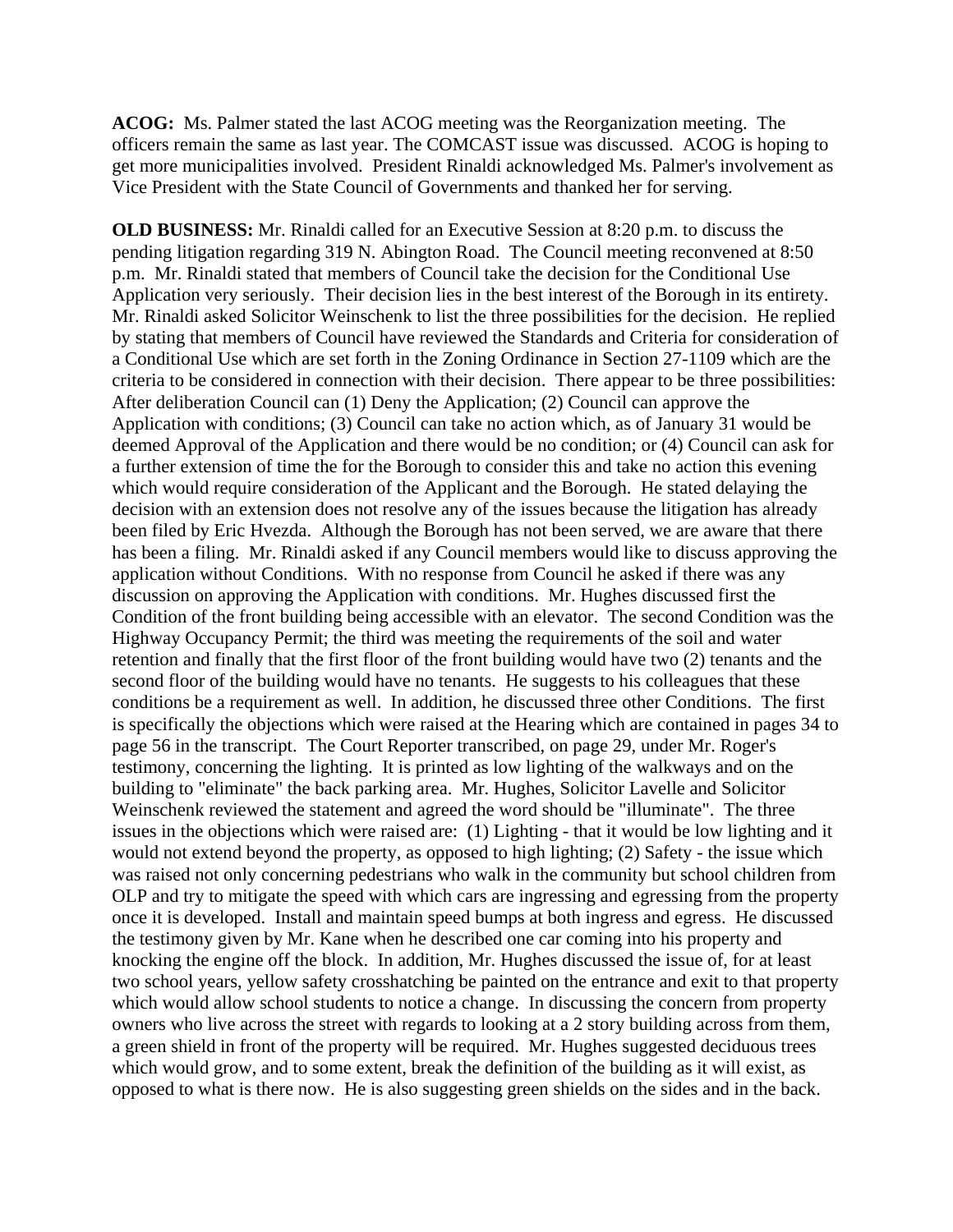He is asking his colleagues to consider these suggestions as reasonable in an attempt to address the issues raised by neighbors at the Hearing. Ms. Palmer stated the building is not what was discussed to begin with and the design is much larger looking than what was talked about. She feels this will set a precedent for other property owners to do the same thing and change the whole atmosphere of Clarks Green. She cannot envision this for safety reasons and everything. Mr. Rinaldi responded that he appreciated her comments but had asked for anyone on Council who had any additional conditions. Mr. Barrasse discussed the condition of occupancy of the second floor which would require Courthouse Square Ventures to return to the Borough to get approval. Mayor Thorburn asked about considering the days and hours of operation. Mrs. Earley stated the structure should be more consistent with the neighborhood and objects to the size and appearance and would like to see a different plan. Mrs. Earley stated that when Zoning laws are reviewed for what is allowed in a neighborhood commercial district she sees a different structure. Solicitor Weinschenk replied that this could be a condition which to include as the property has to blend with similar properties in the area. Mr. Barrasse asked for the condition of no hours of operation on Sunday and the hours on Saturday are limited to 4:00 p.m. due to church services and activities at the schools. It would help to alleviate traffic issues and fit within the safety guidelines. Conditional hours for patient services would be Monday through Friday 6:00 a.m. to 8:00 p.m. with Saturday hours until 4:00 p.m. Mr. Rinaldi then summarized the conditions discussed.

- 1. Occupancy of the first floor of the structure is limited to two (2) physicians licensed to practice medicine in the Commonwealth of Pennsylvania and ancillary office staff.
- 2. Any occupancy of the second floor space is subject to the prior approval of Borough Council so that Council may consider the standards, criteria and review factors for any proposed additional occupancy.
- 3. Installation of low level exterior lighting to illuminate parking area and walkways which shall not illuminate areas beyond the perimeter of the Property.
- 4. Installation of speed bumps on the entrance and exit driveways at locations determined by Applicant.
- 5. Yellow cross hatching shall be painted on the sidewalk crossing the entrance and exit drives and shall be maintained for a period of two (2) years following completion of construction.
- 6. Applicant shall submit a landscape plan for the Property to Borough Council for approval. The landscape plan shall provide for green shields for the front, sides and rear of the Property to the extent possible.
- 7. The hours of operation during which the building is open for business to the public shall be limited to 6:00 A.M. to 8:00 P.M. Monday through Friday and 6:00 A.M. to 4:00 P.M. Saturday. The building should not be open for business on Sundays. The foregoing hours of operation do not restrict access to the building by physicians and staff when it is not open for business to the public.